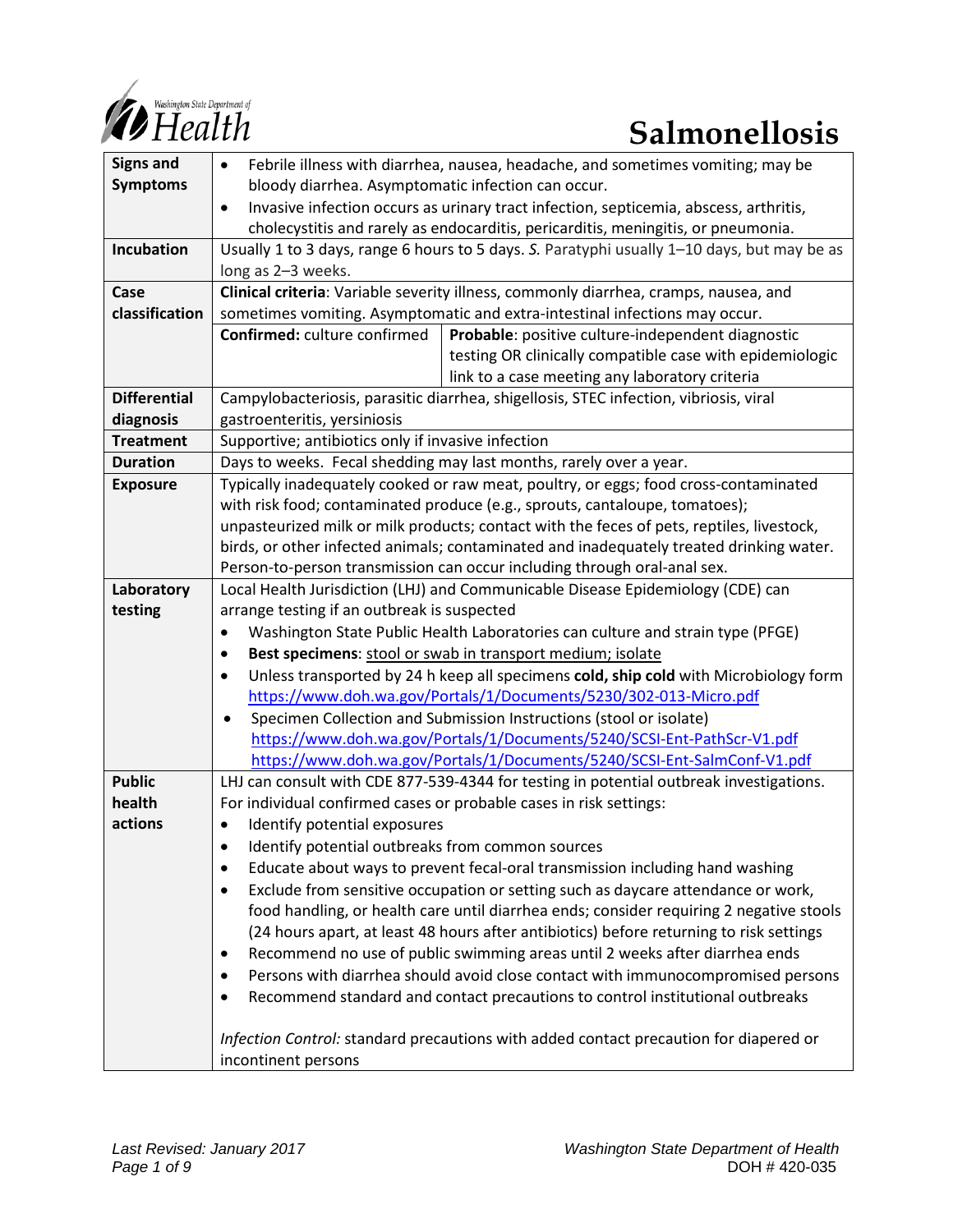# **Salmonellosis** (nontyphoidal *Salmonella*)

# **1. DISEASE REPORTING**

#### **A. Purpose of Reporting and Surveillance**

- 1. To prevent further transmission from cases.
- 2. To identify outbreaks and potential sources of ongoing transmission.
- 3. To prevent further transmission from such sources.

## **B. Legal Reporting Requirements**

- 1. Health care providers: notifiable to local health jurisdiction within 24 hours
- 2. Health care facilities: notifiable to local health jurisdiction within 24 hours
- 3. Laboratories: *Salmonella* species notifiable to local health jurisdiction within 24 hours; specimen submission required – culture (2 business days)
- 4. Local health jurisdiction: notifiable to the Washington State Department of Health (DOH) Office of Communicable Disease Epidemiology (CDE) within 7 days of case investigation completion or summary information required within 21 days

#### **C. Local Health Jurisdiction Investigation Responsibilities**

- 1. Performed case investigations for all confirmed cases, and for probable cases who work in sensitive occupations. Investigations for other probable cases depend on availability of resources.
- 2. Assess whether patient works in a sensitive occupation or attends childcare upon receipt of case report. Perform case investigation within one business day.
- 3. Administer appropriate infection control recommendations (see Section 5A).
- 4. Ensure that labs forward the first isolate from each patient to the Public Health Laboratories (PHL) for serotyping.
- 5. Isolation of *Salmonella* from any site (including urine) meets the case definition. Complete the [salmonellosis case report form](https://www.doh.wa.gov/Portals/1/Documents/5100/210-046-ReportForm-Salmonella.pdf) and enter the data into the Washington Disease Reporting System (WDRS).

**Note:** *S***. Typhi** is reported through WDRS as Typhoid Fever and *S***. Paratyphi** is reported through WDRS as Salmonellosis.

# **2. THE DISEASE AND ITS EPIDEMIOLOGY**

#### **A. Etiologic Agent**

*Salmonella* organisms are gram-negative bacilli. Current taxonomy puts organisms causing human infection into the species *Salmonella enterica*. The species *S. enterica* can be classified serologically into several subspecies designated by Roman numerals (I–VI),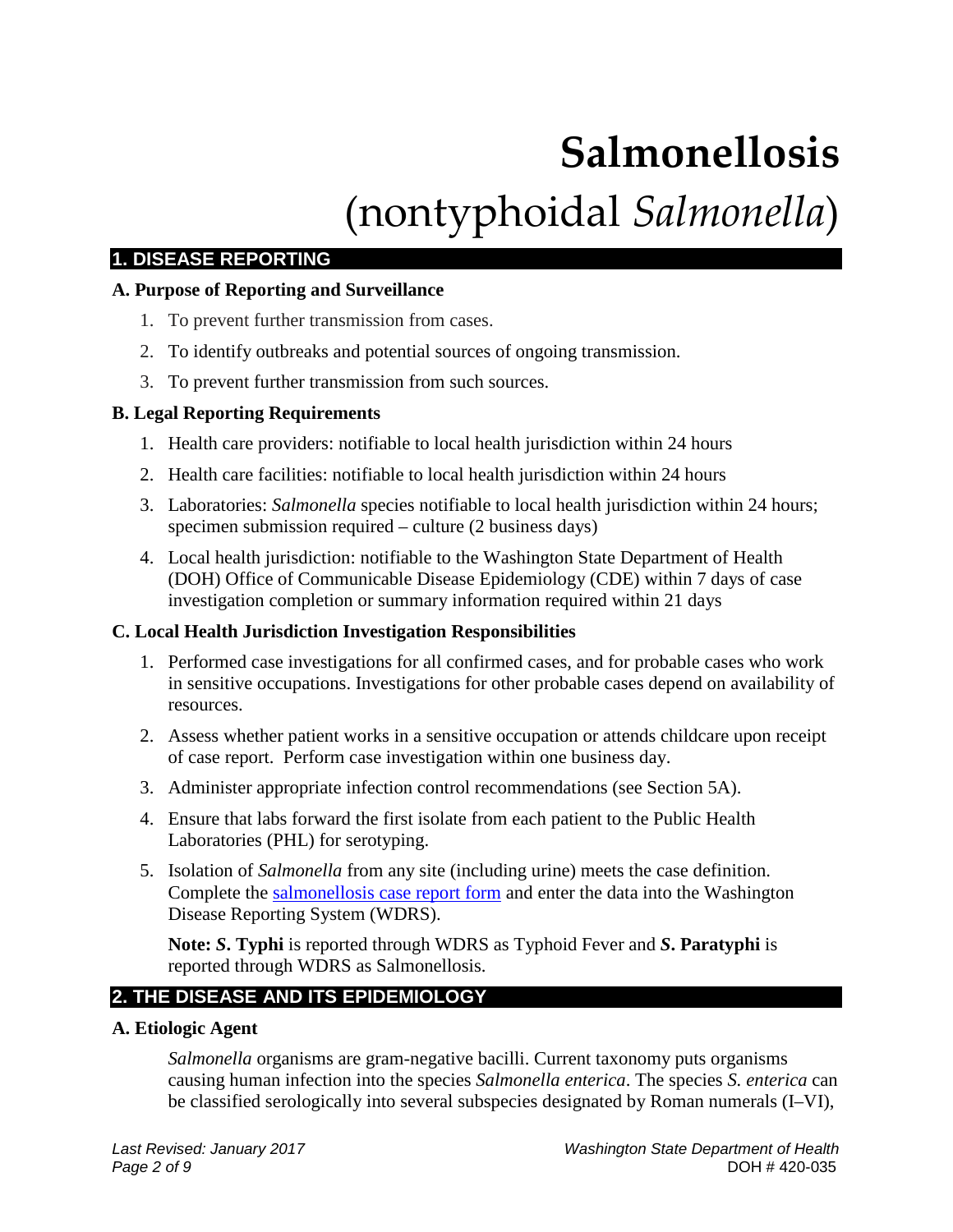and sub-classified into numbered serogroups  $(1-67)$  or formerly by letter  $(A-Z)$ . Further sub-classification into over 2000 serotypes (serovars) is done at reference laboratories.

Subspecies I serotypes are given names (e.g., Enteritidis) while subspecies II–VI serotypes are designated by antigenic formulae (e.g.,  $S$ . IV  $48:g,z_{51}$ ). To emphasize that they are not separate species, the serotype names are not italicized and the first letter is capitalized. You will often see these serotypes referred to casually as *S.* Enteritidis, *S.*  Panama, *S.* Oranienburg, etc., but their proper designation would be, for example, *S. enterica* serotype Enteritidis. While a few serotypes are relatively host or place specific, giving clues as to origin, most are very widely distributed in nature and therefore do not give indication as to their epidemiological origin.

#### **B. Description of Illness**

Nontyphoidal salmonellosis is characterized by diarrhea, nausea, headache, and sometimes vomiting. Fever is almost always present. Bloody diarrhea and invasive disease may occur, particularly with certain serotypes. Invasive infection may present as urinary tract infection, septicemia, abscess, arthritis, cholecystitis and rarely as endocarditis, pericarditis, meningitis, or pneumonia. A carrier state may develop.

Note that typhoid infections (caused by *S.* Typhi) are covered in the [Typhoid Fever](https://www.doh.wa.gov/Portals/1/Documents/5100/420-083-Guideline-Typhoid.pdf)  [Reporting and Surveillance Guidelines.](https://www.doh.wa.gov/Portals/1/Documents/5100/420-083-Guideline-Typhoid.pdf) *S.* Paratyphi (reported as Salmonellosis) can cause a milder systemic illness similar to typhoid fever including fever, anorexia, lethargy, malaise, headache, nonproductive cough, abdominal pain, and constipation or diarrhea.

#### **C. Salmonellosis in Washington State**

DOH receives approximately 650 to 850 reports of salmonellosis per year. Potential sources of infection frequently named by Washington case-patients include poultry products and contact with pets, particularly reptiles.

#### **D. Reservoirs**

*Salmonella* organisms are widely distributed in the animal kingdom, including livestock, pets, wild mammals, poultry and other birds, reptiles, and amphibians. Most infected animals are chronic carriers. In contrast, *S*. Typhi has only human reservoirs as does *S*. Paratyphi (with the exception of B variant  $L[+]$  tartrate+).

#### **E. Modes of Transmission**

Transmission is fecal-oral and vehicle-borne. Infection may result from ingesting food or water that has been contaminated with human or animal feces, or from direct exposure to animals or their waste. Intact (uncracked) chicken eggs can be infected transovarially. *S.*  Paratyphi and other serogroups can occur in the urine as a rare route of transmission. A large dose of organisms is usually needed to cause infection, thus foods handled in ways that permit multiplication of organisms (e.g., inadequate refrigeration and/or inadequate cooking) are the most common vehicles. The infectious dose may be lower for children, the elderly, the immunocompromised, antibiotic users, and those with achlorhydria or regular use of antacids and related medications.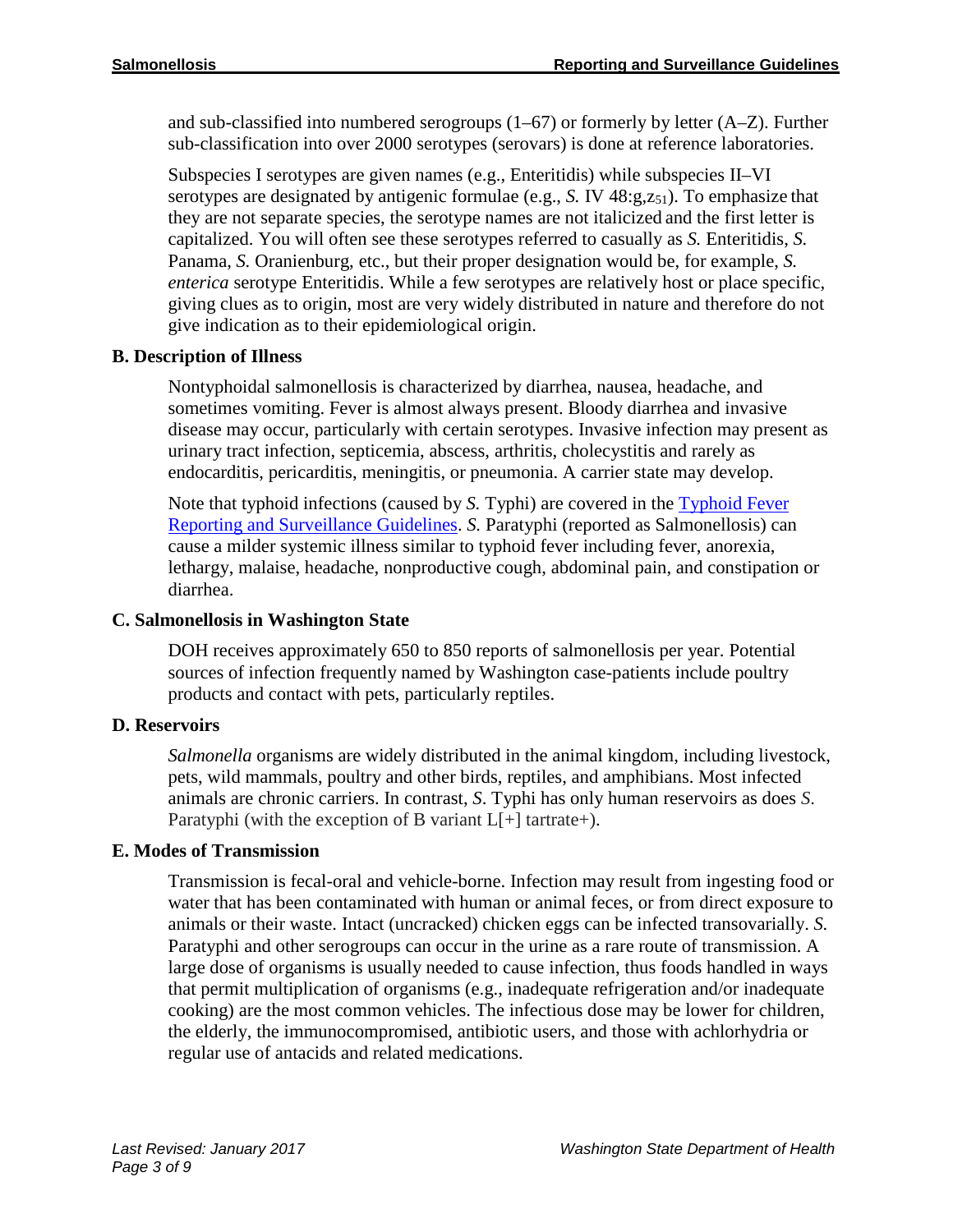Commonly recognized vehicles or mechanisms of transmission include:

- Inadequately cooked or raw meat, poultry, or eggs;
- Other foods cross-contaminated with any of the above;
- Contaminated produce (e.g., sprouts, cantaloupe, tomatoes);
- Unpasteurized milk or milk products;
- Contact with the feces of pets or other infected animals;
- Contaminated and inadequately treated drinking water.

Person-to-person spread is not common but can occur when an infected person fails to wash hands thoroughly after defecation. It is more likely to occur when the infected person has diarrhea, rather than during the carrier state. Person-to-person spread can occur among preschool children in child care facilities or among playmates. It may also occur in medical care settings where immunocompromised patients are at increased risk.

#### **F. Incubation Period**

From 6 hours to 5 days, usually 1–3 days. Longer incubations, up to 16 days, have been documented. For *S.* Paratyphi usually 1–10 days, but may be as long as 2–3 weeks.

#### **G. Period of Communicability**

Patients are communicable as long as organisms are excreted in the feces, ranging from days to months. Rarely, the carrier state may exceed a year.

#### **H. Treatment**

Fluid and electrolyte replacement (oral or IV) is the mainstay of treatment for persons with salmonellosis. Antibiotic treatment is usually not indicated. Antibiotic therapy may prolong carriage and encourage the appearance of resistant strains; it does not shorten the course or ameliorate the symptoms of non-invasive gastrointestinal infections. Treatment should be reserved for those with invasive disease or those at elevated risk of developing invasive disease (e.g., infants, the elderly, or those with impaired immune functions). If treatment is indicated, antibiotic sensitivities should be determined.

#### **3. CASE DEFINITIONS**

#### **A. Clinical Criteria for Diagnosis**

An illness of variable severity commonly manifested by diarrhea, abdominal pain, nausea, and sometimes vomiting. Asymptomatic infections may occur and the organism may cause extraintestinal infection.

#### **B. Laboratory Criteria for Diagnosis**

- 1. Presumptive:
	- Culture-independent diagnostic testing
- 2. Confirmatory:
	- Isolation of *Salmonella* from a clinical specimen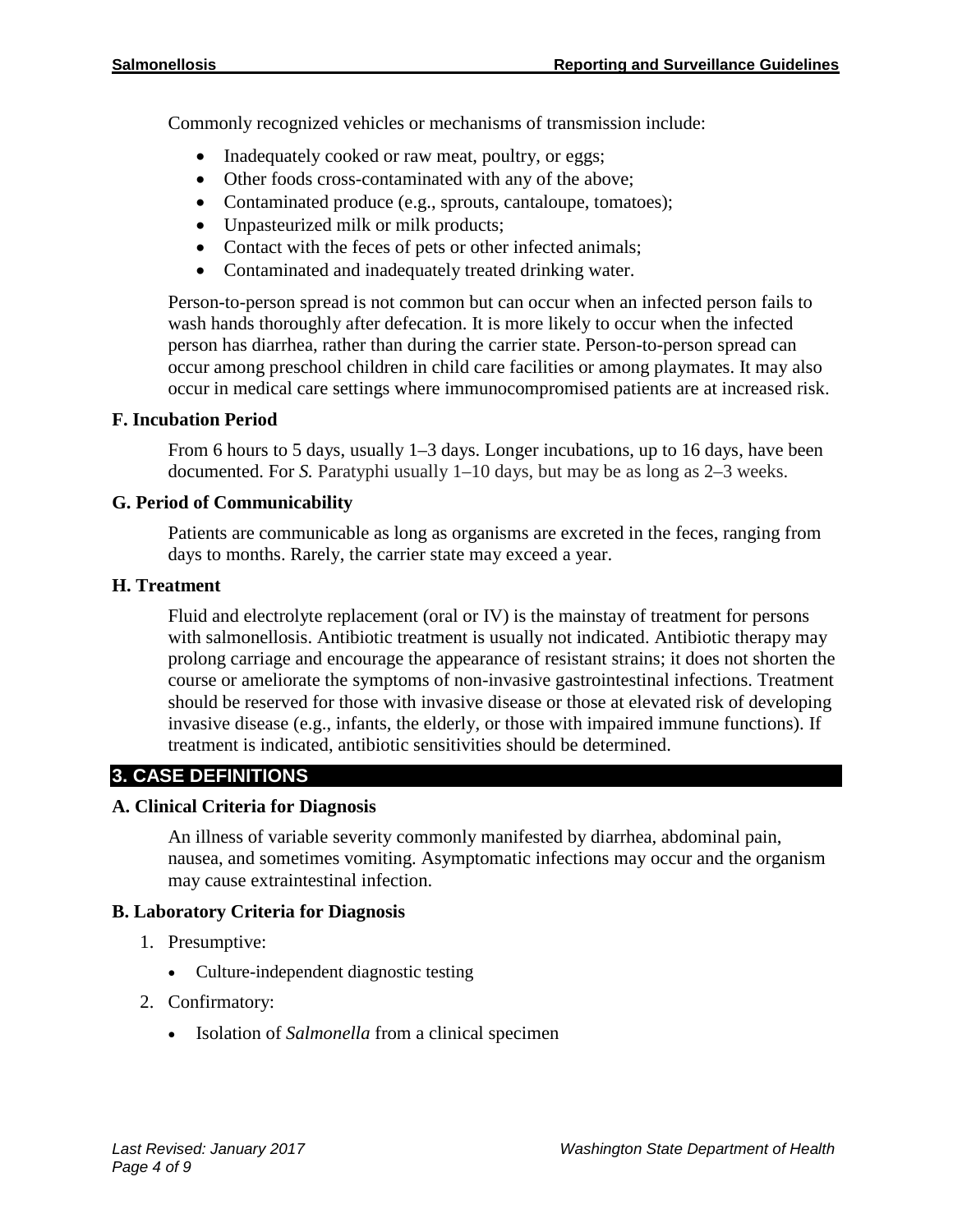#### **C. Case Definition (2017)**

- 1. *Probable*: a case that meets the presumptive laboratory criteria for diagnosis; **OR** a clinically compatible case that is epidemiologically linked to a case that meets the supportive or confirmatory laboratory criteria for diagnosis.
- 2. *Confirmed*: a case that meets the confirmatory laboratory criteria for diagnosis.

Note: Both asymptomatic infections and infections at sites other than the gastrointestinal tract, if laboratory confirmed, are considered confirmed cases and should be reported.

## **4. DIAGNOSIS AND LABORATORY SERVICES**

#### **A. Diagnosis**

The diagnosis is made by identification of *Salmonella* in a clinical specimen, such as stool, blood or urine. Serologic tests are not recommended.

#### **B. Tests Available at Washington State Public Health Laboratories (PHL)**

Laboratories in Washington are required to submit *Salmonella* isolates to PHL. PHL perform serotyping and pulsed-field gel electrophoresis (PFGE) on all submitted isolates. Finding isolates with the same PFGE pattern may be consistent with but does not prove a common source, whereas isolates with unrelated PFGE patterns presumptively came from different sources.

In an outbreak or other special situation, PHL can culture stool for *Salmonella* species. Contact Communicable Disease Epidemiology prior to submitting stool for culture and prior to collecting food specimens.

Note that PHL require all clinical specimens have two patient identifiers, a name **and** a second identifier (e.g., date of birth) both on the specimen label and on the submission form. Due to laboratory accreditation standards, specimens will be rejected for testing if not properly identified. Also include specimen source and collection date.

#### **C. Specimen Collection**

For stool culture, use a sterile applicator swab to collect stool, insert the swab into Cary-Blair transport medium, push the cap on tightly, label the tube with two identifiers (e.g., name and date of birth), and mail immediately.

Please enclose a completed PHL Microbiology form (available at: [https://www.doh.wa.gov/Portals/1/Documents/5230/302-013-Micro.pdf\)](https://www.doh.wa.gov/Portals/1/Documents/5230/302-013-Micro.pdf) with all isolates and stool specimens. See: [https://www.doh.wa.gov/Portals/1/Documents/5240/SCSI-Ent-](https://www.doh.wa.gov/Portals/1/Documents/5240/SCSI-Ent-ROSalm-V1.pdf)[ROSalm-V1.pdf](https://www.doh.wa.gov/Portals/1/Documents/5240/SCSI-Ent-ROSalm-V1.pdf)

Instructions for handling food specimens can be found in the PHL Directory of Services: [https://www.doh.wa.gov/Portals/1/Documents/Pubs/301-016-PHLDirectoryServices.pdf.](https://www.doh.wa.gov/Portals/1/Documents/Pubs/301-016-PHLDirectoryServices.pdf)

# **5. ROUTINE CASE INVESTIGATION**

Case investigations should be performed for all confirmed cases, and for probable cases who work in sensitive occupations or attend child care. Investigations for other probable cases depend on availability of resources.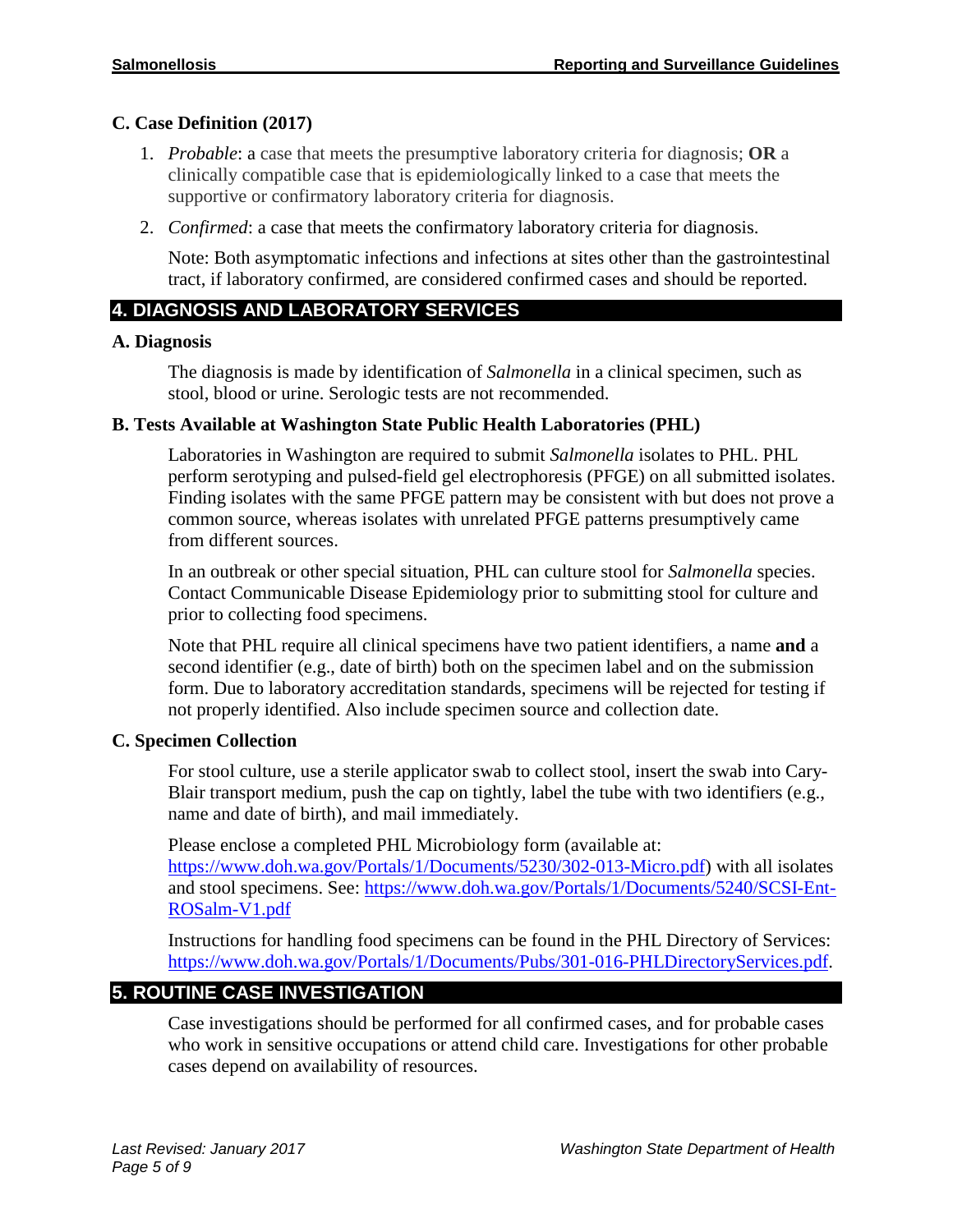#### **A. Manage the case**

- 1. Hospitalized patients should be cared for using standard precautions. Contact precautions should be used for diapered or incontinent persons for the duration of the illness or to control institutional outbreaks.
- 2. Educate the case regarding effective hand washing, particularly after using the toilet, changing diapers, and before preparing or eating food. The importance of proper hygiene must be stressed, as excretion of the organism may persist for several weeks.
- 3. Children should not attend school as long as they have diarrhea.
- 4. Persons should not work as food handlers, child care or health care workers, or attend child care as long as they have diarrhea. (see Section 6 - Managing Special Situations)
- 5. Stool cultures to document that fecal shedding of the organism has stopped are not routinely indicated, except for the purpose of lifting work restrictions (see below).

#### **Food handlers serving highly susceptible populations:**

Food workers in facilities serving highly susceptible populations (e.g. hospitals, child care center or nursing homes) should not return to work until two consecutive negative stool cultures for *Salmonella* are collected not less than 24 hours apart, and at least 48 hours after the last dose of antibiotics.

#### **Food handlers in establishments serving the general population:**

Food handlers must not return to work until asymptomatic. The local public health authority may issue work restriction (or exclusion) orders and release individuals from restriction based on individual case investigation. For asymptomatic infected individuals, restriction is indicated for those with questionable hygienic habits, or where *Salmonella* transmission is suspected to have occurred in the workplace. Release by the local health authority from work restriction may be based either on 2 consecutive negative stool specimens taken at least 24 hours apart, or on assessment of the ability of the individual to maintain adequate hygienic precautions.

#### **Health Care workers:**

Nosocomial outbreaks due to asymptomatic infected healthcare workers are uncommon. Release by the local health authority from work restriction may be based either on 2 consecutive negative stool specimens taken at least 24 hours apart, or on assessment of the ability of the individual to maintain adequate hygienic precautions. Health care workers who prepare food should be managed as food handlers.

#### **Child Care workers and attendees**

Nontyphoidal *Salmonella* species are infrequently associated with outbreaks in child care settings. Child care workers and child care attendees can return to work when their diarrhea has resolved and they are otherwise feeling well. (Red Book 2009 pp.130-1, 584–8). Child care workers who prepare food should be managed as food handlers.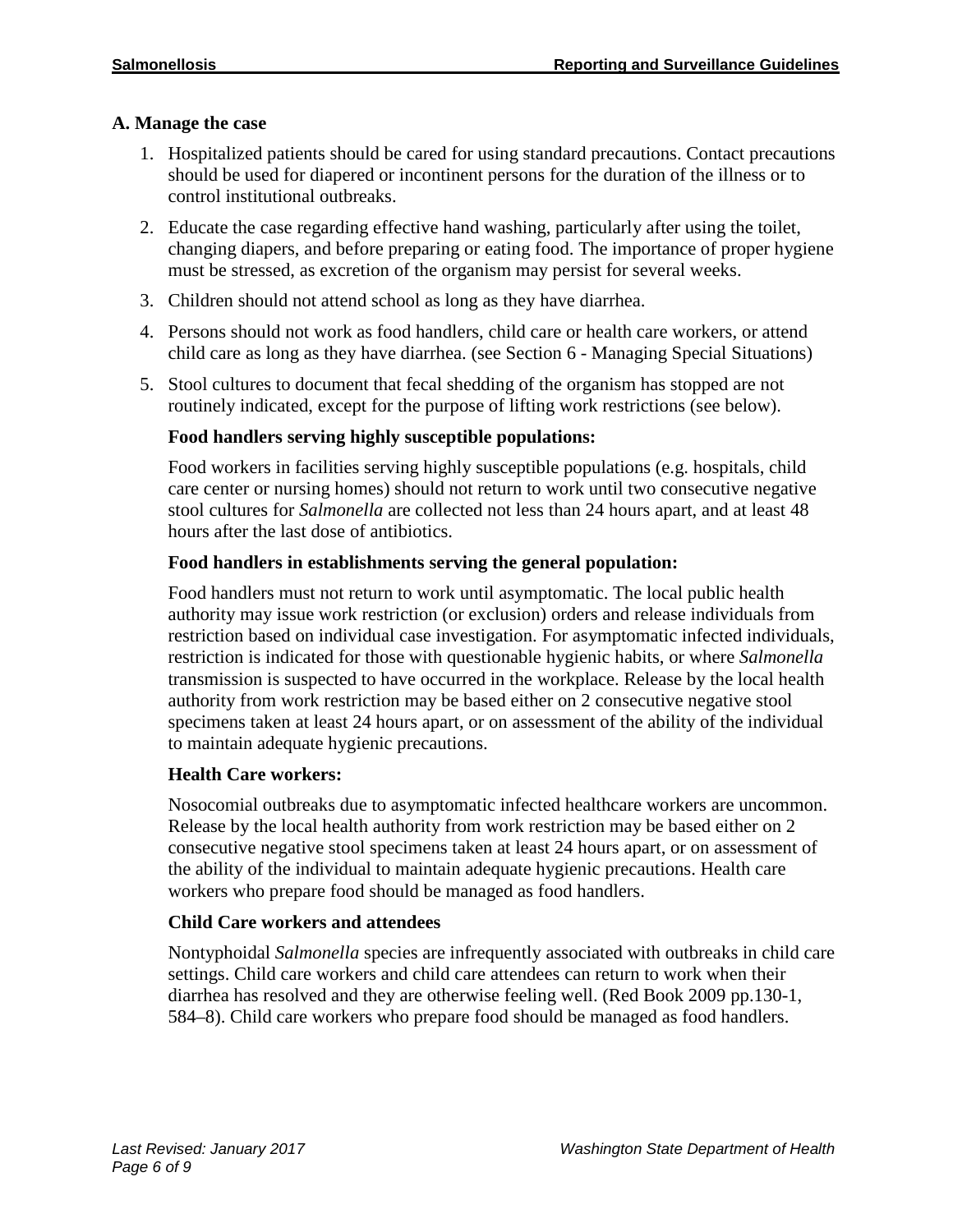### *Salmonella Paratyphi* **Infections**

It is recommended that persons infected with *S.* Paratyphi who present with paratyphoid fever be excluded from sensitive occupations until 2 consecutive negative stool cultures taken at least 24 hours apart are obtained.

#### **B. Identify Potential Sources of Infection**

Take a food history. Note brand and purchase or source information for high risk foods. Ask about potential exposures during at least the 5 days before onset (1–10 days or longer for paratyphoid fever), including:

- 1. Any contacts or household members with a similar illness. Obtain the name, phone number or address and clinical information of the ill person.
- 2. Restaurant meals. Obtain the name of the restaurant, and date and location of the meal.
- 3. Public gathering where food was consumed. Obtain the date, location, and event sponsor.
- 4. Consumption of raw or undercooked meat, poultry, or eggs.
- 5. Consumption of raw milk or other unpasteurized dairy products.
- 6. Travel outside Washington or the United States, or contact with others who have traveled outside the United States. Determine dates of travel.
- 7. Contact with reptiles or amphibians (snakes, lizards, turtles, frogs, etc.).
- 8. Contact with pets, livestock, or other animals (including farms and petting zoos).

#### **C. Management of Contacts and Others Exposed**

- 1. Any household member or close contact meeting the probable case definition and who works in a sensitive occupation or attends child care should be reported and investigated in the same manner as a confirmed case. Investigations for other probable cases depend on availability of resources. Cultures may be indicated if a symptomatic contact is a food handler, healthcare worker, child care worker, or child care attendee. (See Sections 5 A. and 6 for follow-up)
- 2. Symptomatic household members and other close contacts should seek medical attention from their regular providers as needed. Cultures are indicated if the symptomatic contact appears to be part of a common source outbreak.
- 3. Contacts should be educated about transmission routes, symptoms, and effective hand washing, particularly after using the toilet, changing diapers, and before preparing or eating food.
- 4. If a suspected source of infection is identified and has the potential for transmitting infection to others, advise those individuals on measures to avoid exposure (e.g., good hand washing after handling a pet reptile, keeping the pet reptile out of areas in the home where food is prepared).
- 5. *Salmonella* is a frequent cause of foodborne disease. Call Communicable Disease Epidemiology if you suspect a common-source outbreak.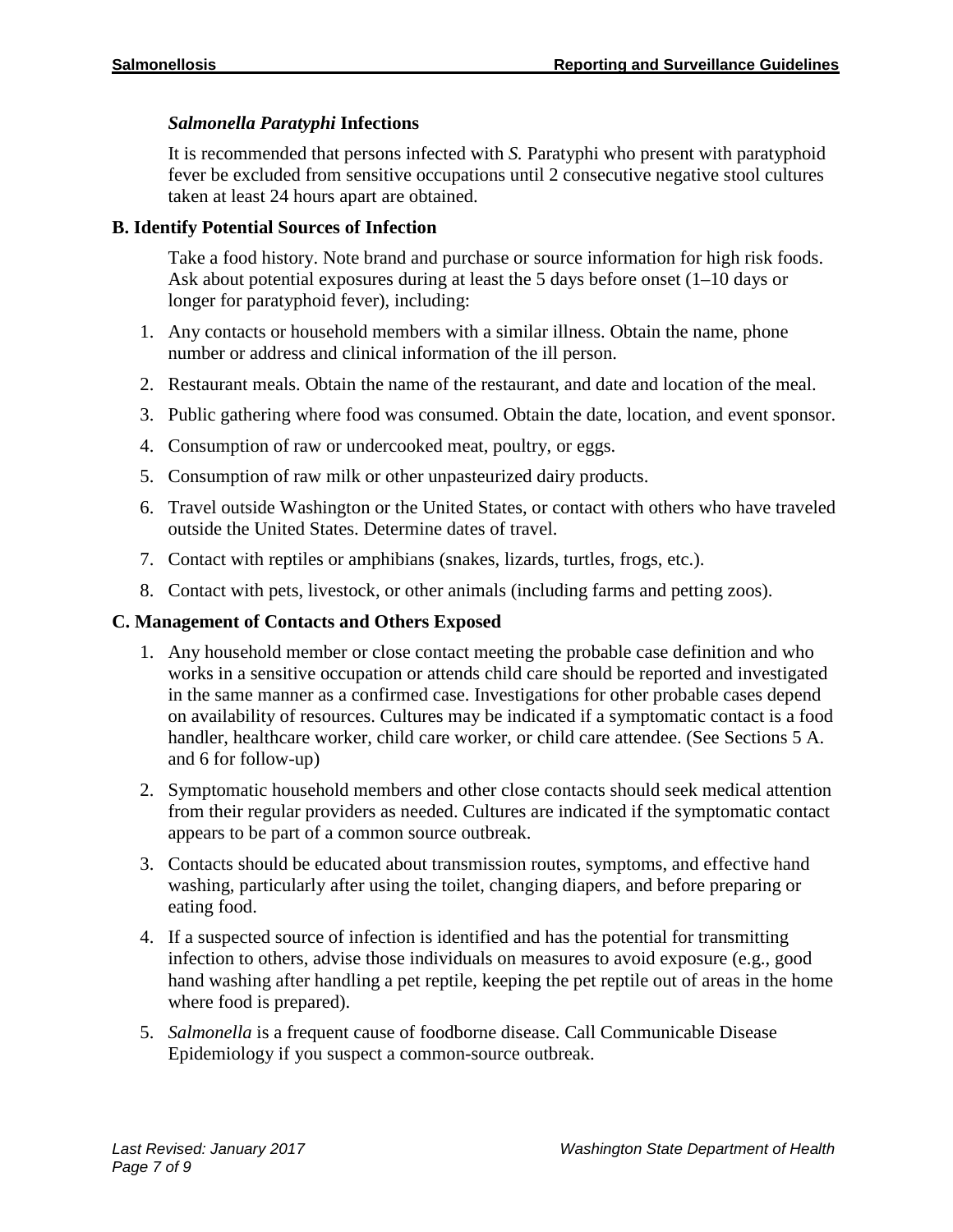#### **D. Environmental Evaluation/Measures**

A sanitary inspection is indicated if a commercial food service facility, child care center, or public drinking water supply is suspected as the source of infection.

#### **6. MANAGING SPECIAL SITUATIONS**

#### **A. Case Attends or Works at a Child Care Facility**

- 1. Interview the operator and review attendance records to identify other possible cases among staff or attendees during the previous month. Note: WAC [170-295-3030](https://app.leg.wa.gov/wac/default.aspx?cite=170-295-3030) specifies that the operator keep a log of illnesses. Parental notification may also be required.
- 2. Review food handling, hand washing, and diaper changing with the operator and staff.
- 3. Collect stool specimens for culture from currently symptomatic staff members and children.
- 4. Exclude cases from child care facilities until they are no longer symptomatic.
- 5. If more than one case is suspected among attendees or workers at a child care facility, inspect the facility. The facility may have requirements for reporting outbreaks to Department of Early Learning.
- 6. Instruct the operator to notify you immediately if new cases of diarrhea occur.
- 7. Make follow-up contact with the child care center to assure that surveillance and appropriate preventive measures are being carried out. Manage newly symptomatic children as outlined above.

#### **B. Case Resides at a Health Care or Residential Care Facility**

Determine if there has been any unusual incidence of diarrheal illness within the past month. If so, investigate these reports to identify possible common-source outbreaks or any continuing sources of exposure. If indicated, conduct a sanitary inspection of the facility. The extent of further investigation depends on circumstances. A facility may have requirements for reporting outbreaks to their licensing agency.

#### **7. ROUTINE PREVENTION**

#### **A. Vaccine Recommendations:** None

#### **B. Prevention Recommendations**

- Wash hands after handling pets, pet wastes, pet treats made from animal products, fowl, other animals, raw meat, raw poultry, and always before food preparation.
- Wash hands after caring for diapered children, after using the toilet, and after handling soiled clothing or linens.
- Do not eat raw eggs or foods containing raw eggs. Do not use dirty or cracked eggs.
- Thoroughly cook eggs, poultry, and other foods of animal origin.
- Avoid cross-contamination of ready to eat foods with raw foods of animal origin via cooking surfaces and utensils. Wash food preparation surfaces and utensils thoroughly after contact with raw meat or poultry.